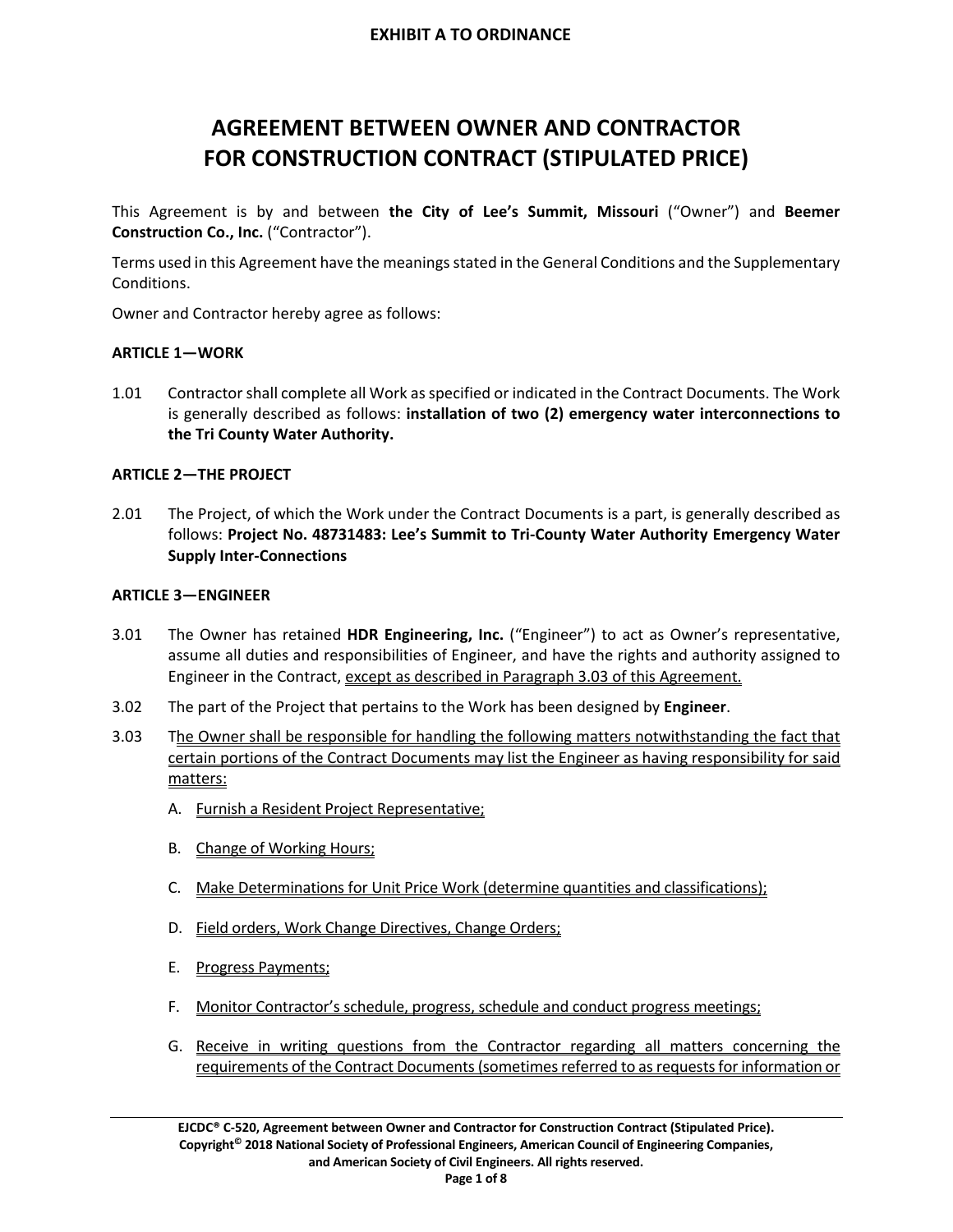interpretation—RFIs), or relating to the acceptability of the Work under the Contract Documents;

- H. The Owner will be the initial interpreter of the requirements of the Contract Documents;
- I. The Owner will render decision regarding the requirements of the Contract Documents;
- J. The Owner will judge of the acceptability of the Work; and
- K. Coordinate construction services provided by the Engineer as needed.

In the event portions of the Contract Documents indicate that the Engineer is to handle, provide input, or receive notices or filings with regard to any of the above referenced matters, this Article 3 shall prevail.

## **ARTICLE 4—CONTRACT TIMES**

- 4.01 *Time is of the Essence*
	- A. All time limits for Milestones, if any, Substantial Completion, and completion and readiness for final payment as stated in the Contract Documents are of the essence of the Contract.
- 4.02 *Contract Times: Days*
	- A. The Work will be substantially complete within **60** days after the date when the Contract Times commence to run as provided in Paragraph 4.01 of the General Conditions, and completed and ready for final payment in accordance with Paragraph 15.06 of the General Conditions within **90** days after the date when the Contract Times commence to run.
- 4.04 *Liquidated Damages*
	- A. Contractor and Owner recognize that time is of the essence asstated in Paragraph 4.01 above and that Owner will suffer financial and other losses if the Work is not completed and Milestones not achieved within the Contract Times, as duly modified. The parties also recognize the delays, expense, and difficulties involved in proving, in a legal or arbitration proceeding, the actual loss suffered by Owner if the Work is not completed on time. Accordingly, instead of requiring any such proof, Owner and Contractor agree that as liquidated damages for delay (but not as a penalty):
		- 1. *Substantial Completion:* Contractor shall pay Owner \$**600** for each day that expires after the time (as duly adjusted pursuant to the Contract) specified above for Substantial Completion, until the Work is substantially complete.
		- 2. *Completion of Remaining Work:* After Substantial Completion, if Contractor shall neglect, refuse, orfail to complete the remaining Work within the Contract Times(as duly adjusted pursuant to the Contract) for completion and readinessforfinal payment, Contractorshall pay Owner \$**300** for each day that expires after such time until the Work is completed and ready for final payment.
		- 3. Liquidated damages for failing to timely attain Milestones, Substantial Completion, and final completion are not additive, and will not be imposed concurrently.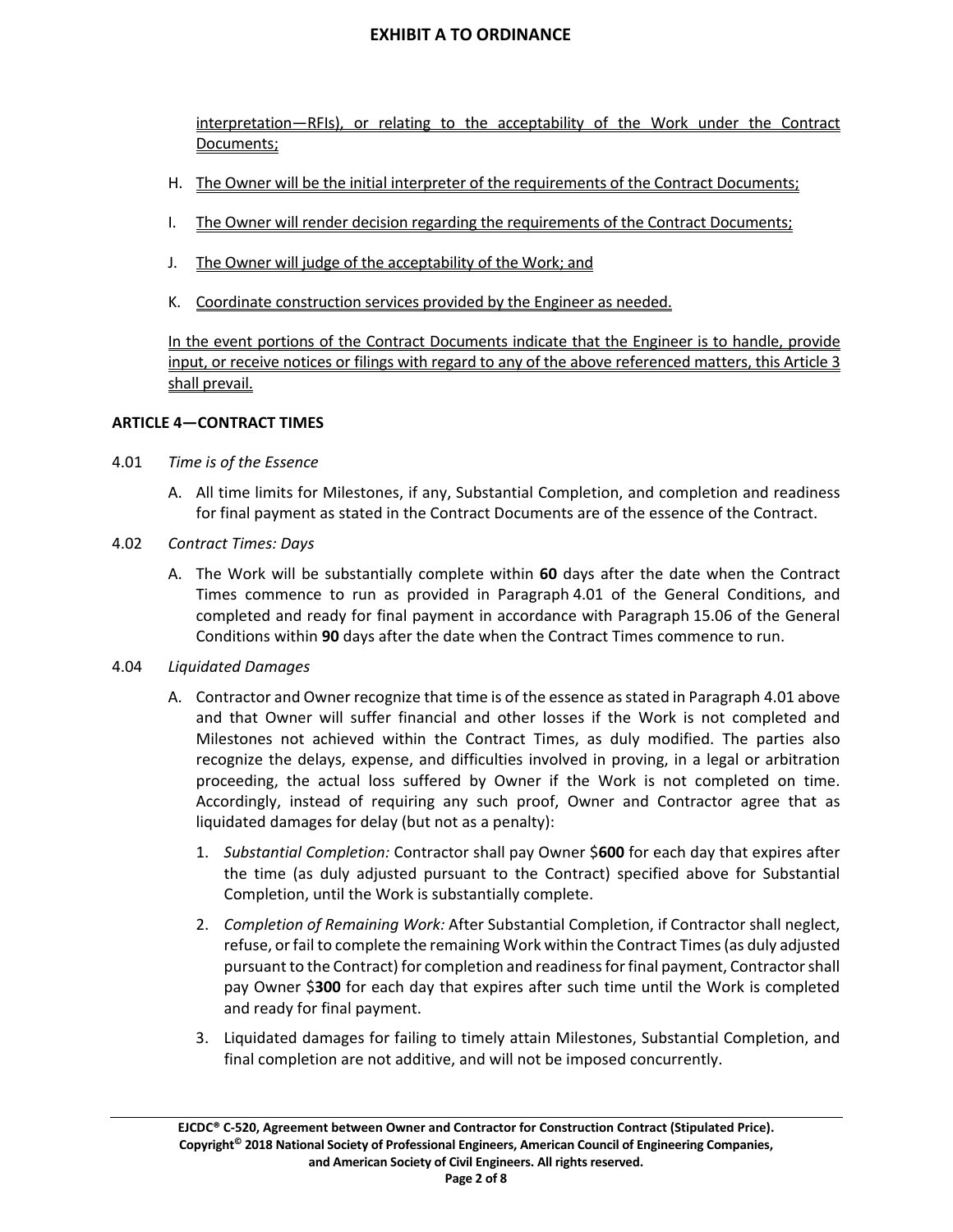B. If Owner recovers liquidated damages for a delay in completion by Contractor, then such liquidated damages are Owner's sole and exclusive remedy for such delay, and Owner is precluded from recovering any other damages, whether actual, direct, excess, or consequential, for such delay, except for special damages (if any) specified in this Agreement.

## **ARTICLE 5—CONTRACT PRICE**

- 5.01 Owner shall pay Contractor for completion of the Work in accordance with the Contract Documents, the amounts that follow, subject to adjustment under the Contract:
	- A. For all Unit Price Work, an amount equal to the sum of the extended prices (established for each separately identified item of Unit Price Work by multiplying the unit price times the actual quantity of that item).

| <b>Unit Price Work</b>                                  |                                          |      |                              |                             |                                 |  |
|---------------------------------------------------------|------------------------------------------|------|------------------------------|-----------------------------|---------------------------------|--|
| <b>Item</b><br>No.                                      | <b>Description</b>                       | Unit | <b>Estimated</b><br>Quantity | <b>Unit</b><br><b>Price</b> | <b>Extended</b><br><b>Price</b> |  |
| 1                                                       | Mobilization                             | LS   | 1                            | \$6,000.00                  | \$6,000.00                      |  |
| 2                                                       | Erosion (Sediment) Control               | LS   | 1                            | \$2,000.00                  | \$2,000.00                      |  |
| 3                                                       | Demolition, Removal & Site Restoration   | LS   | 1                            | \$15,000.00                 | \$15,000.00                     |  |
| 4                                                       | 16-in. DIP Restrained Joint Class 50     | ΙF   | 180                          | \$486.00                    | \$87,480.00                     |  |
| 5                                                       | 16-in. Butterfly Valve                   | EA   | 2                            | \$6,000.00                  | \$12,000.00                     |  |
| 6                                                       | Fire Hydrant Assembly (with new hydrant) | EA   | 2                            | \$5,500.00                  | \$11,000.00                     |  |
| <b>Total of all Extended Prices for Unit Price Work</b> | \$133,480.00                             |      |                              |                             |                                 |  |

The extended prices for Unit Price Work set forth as of the Effective Date of the Contract are based on estimated quantities. As provided in Paragraph 13.03 of the General Conditions, estimated quantities are not guaranteed, and determinations of actual quantities and classifications are to be made by Engineer.

## **ARTICLE 6—PAYMENT PROCEDURES**

- 6.01 *Submittal and Processing of Payments*
	- A. Contractor shall submit Applications for Payment in accordance with Article 15 of the General Conditions. Applicationsfor Payment will be processed by Engineer as provided in the General Conditions.
- 6.02 *Progress Payments; Retainage*
	- A. Owner shall make progress payments on the basis of Contractor's Applications for Payment monthly during performance of the Work as provided in Paragraph 6.02.A.1 below, provided that such Applications for Payment have been submitted in a timely manner and otherwise meet the requirements of the Contract. All such payments will be measured by the Schedule of Values established as provided in the General Conditions(and in the case of Unit Price Work based on the number of units completed) or, in the event there is no Schedule of Values, as provided elsewhere in the Contract.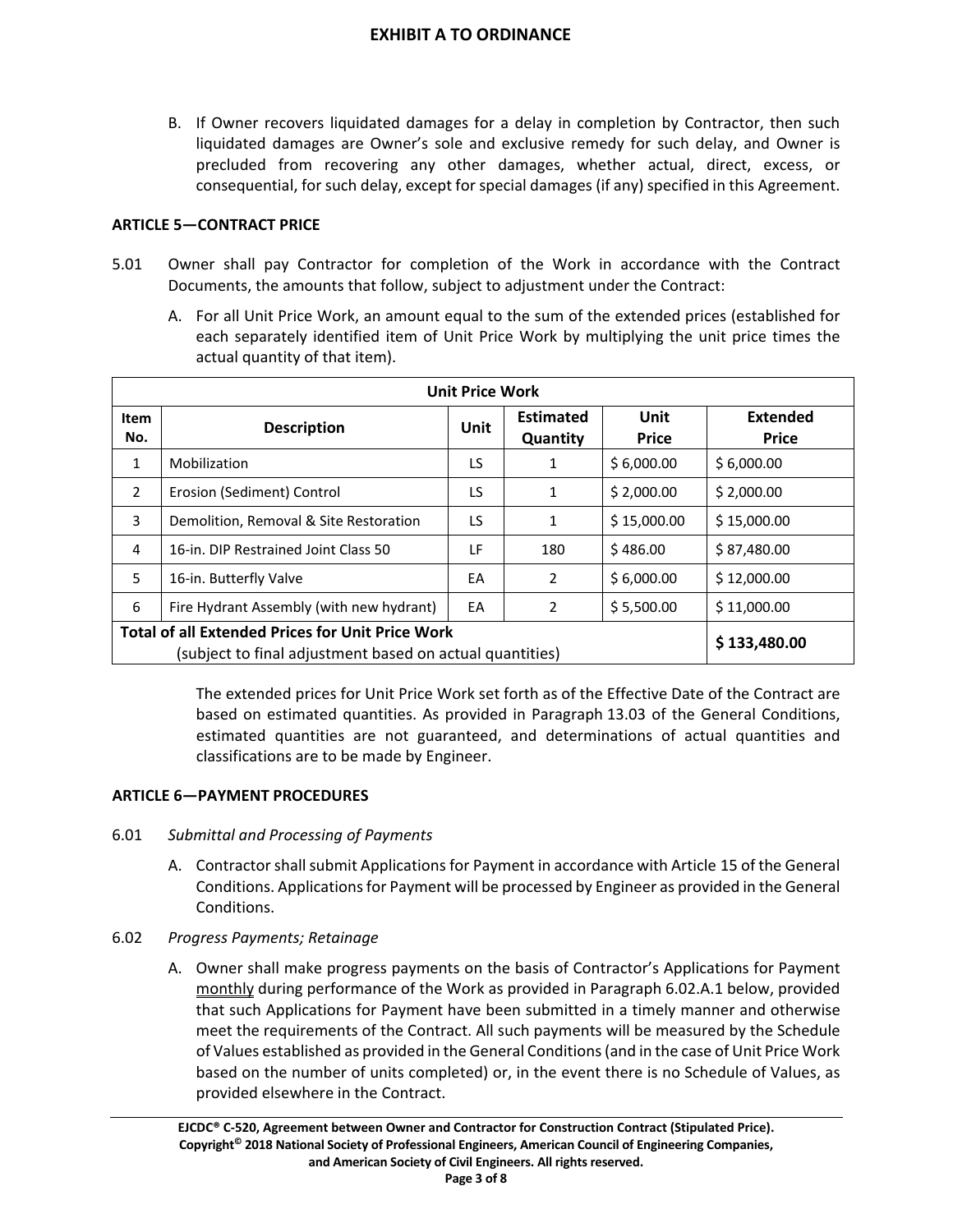- 1. Prior to Substantial Completion, progress payments will be made in an amount equal to the percentage indicated below but, in each case, less the aggregate of payments previously made and lesssuch amounts as Owner may withhold, including but not limited to liquidated damages, in accordance with the Contract.
	- a. **95** percent of the value of the Work completed (with the balance being retainage).
	- b. **100** percent of cost of materials and equipment not incorporated in the Work (with the balance being retainage).
- B. Upon Substantial Completion, Owner shall pay an amount sufficient to increase total payments to Contractor to **95** percent of the Work completed, less such amounts set off by Owner pursuant to Paragraph 15.01.E of the General Conditions, and less **150** percent of Engineer's estimate of the value of Work to be completed or corrected asshown on the punch list of items to be completed or corrected prior to final payment.

#### 6.03 *Final Payment*

- A. Upon final completion and acceptance of the Work, Owner shall pay the remainder of the Contract Price in accordance with Paragraph 15.06 of the General Conditions.
- 6.04 *Consent of Surety*
	- A. Owner will not make final payment, or return or release retainage at Substantial Completion or any other time, unless Contractor submits written consent of the surety to such payment, return, or release.
- 6.05 *Interest*
	- A. All amounts not paid when due will bear interest at the rate as specified by Missouri State Statute, RSMo 34‐057.

## **ARTICLE 7—CONTRACT DOCUMENTS**

#### 7.01 *Contents*

- A. The Contract Documents consist of all of the following:
	- 1. This Agreement.
	- 2. Bonds:
		- a. Performance bond (together with power of attorney).
		- b. Payment bond (together with power of attorney).
	- 3. General Conditions.
	- 4. Supplementary Conditions.
	- 5. Specifications as listed in the table of contents of the project manual (copy of list attached).
	- 6. Drawings (not attached but incorporated by reference) consisting of **7** sheets with each sheet bearing the following general title: **Lee's Summit to Tri‐County Water Authority Emergency Water Supply Inter‐Connections**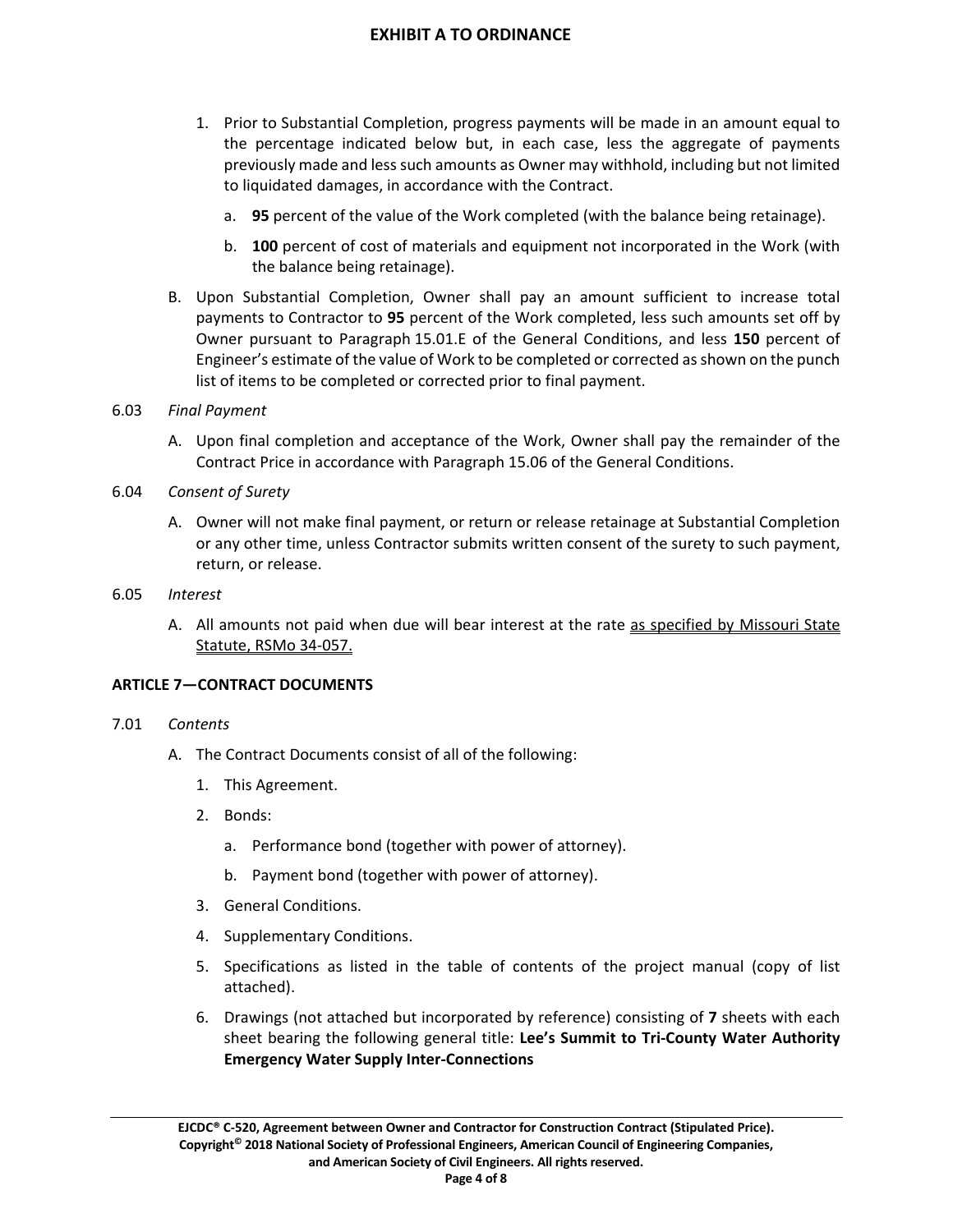- 7. The following which may be delivered or issued on or after the Effective Date of the Contract and are not attached hereto:
	- a. Notice to Proceed.
	- b. Work Change Directives.
	- c. Change Orders.
	- d. Field Orders.
	- e. Warranty Bond, if any.
- B. The Contract Documents listed in Paragraph 7.01.A are attached to this Agreement (except as expressly noted otherwise above).
- C. There are no Contract Documents other than those listed above in this Article 7.
- D. The Contract Documents may only be amended, modified, or supplemented as provided in the Contract.

## **ARTICLE 8—REPRESENTATIONS, CERTIFICATIONS, AND STIPULATIONS**

- 8.01 *Contractor's Representations*
	- A. In order to induce Owner to enter into this Contract, Contractor makes the following representations:
		- 1. Contractor has examined and carefully studied the Contract Documents, including Addenda.
		- 2. Contractor has visited the Site, conducted a thorough visual examination of the Site and adjacent areas, and become familiar with the general, local, and Site conditions that may affect cost, progress, and performance of the Work.
		- 3. Contractor is familiar with all Laws and Regulations that may affect cost, progress, and performance of the Work.
		- 4. Contractor has carefully studied the reports of explorations and tests of subsurface conditions, if any, at or adjacent to the Site and the drawings of physical conditions relating to existing surface or subsurface structures at the Site that have been identified in the Supplementary Conditions, with respect to the Technical Data in such reports and drawings.
		- 5. Contractor has carefully studied the reports and drawings relating to Hazardous Environmental Conditions, if any, at or adjacent to the Site that have been identified in the Supplementary Conditions, with respect to Technical Data in such reports and drawings.
		- 6. Contractor has considered the information known to Contractor itself; information commonly known to contractors doing businessin the locality of the Site; information and observations obtained from visits to the Site; the Contract Documents; and the Technical Data identified in the Supplementary Conditions or by definition, with respect to the effect of such information, observations, and Technical Data on (a) the cost, progress, and performance of the Work; (b) the means, methods, techniques, sequences, and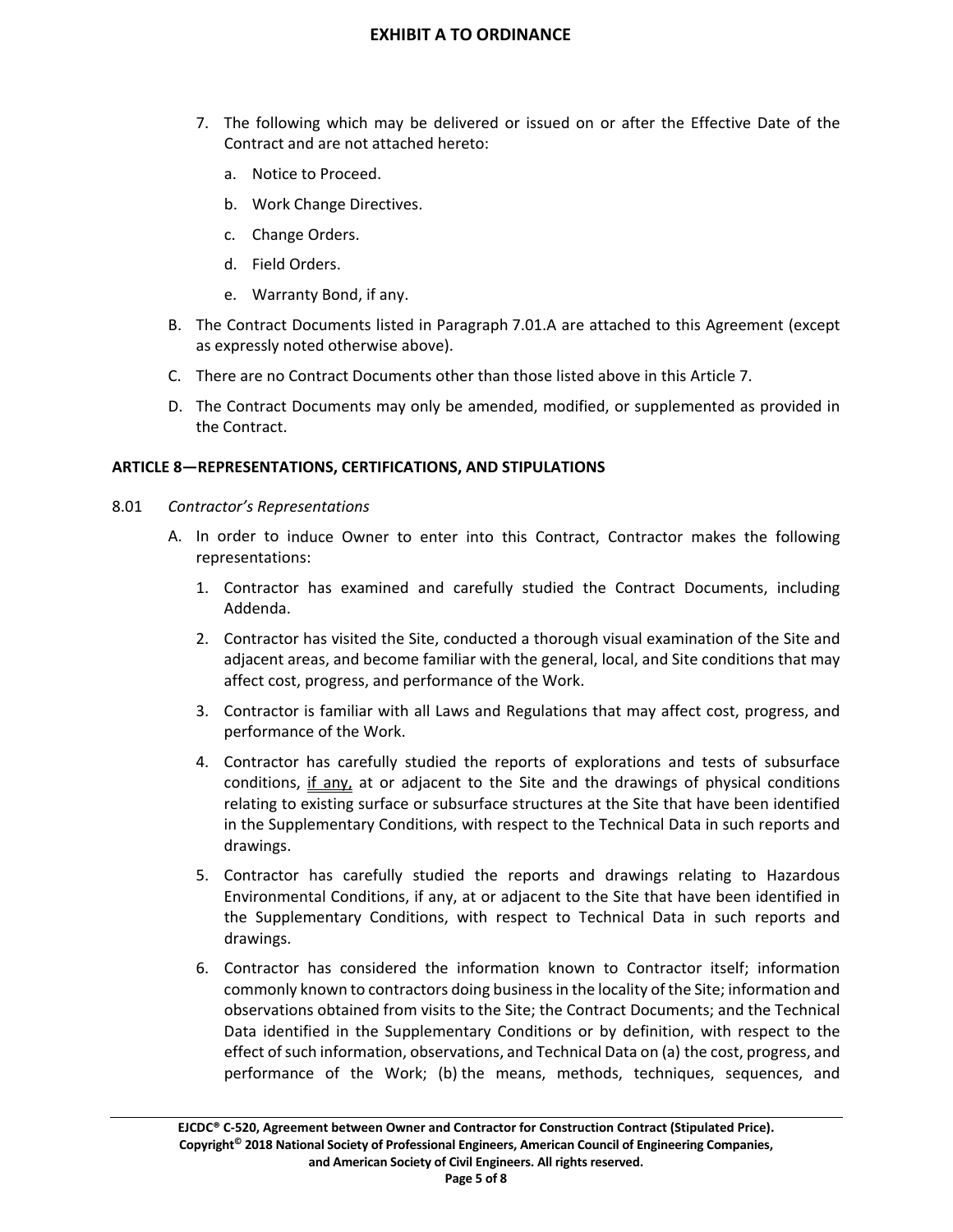procedures of construction to be employed by Contractor; and (c) Contractor's safety precautions and programs.

- 7. Based on the information and observations referred to in the preceding paragraph, Contractor agrees that no further examinations, investigations, explorations, tests, studies, or data are necessary for the performance of the Work at the Contract Price, within the Contract Times, and in accordance with the other terms and conditions of the Contract.
- 8. Contractor is aware of the general nature of work to be performed by Owner and others at the Site that relates to the Work as indicated in the Contract Documents.
- 9. Contractor has given Engineer written notice of all conflicts, errors, ambiguities, or discrepancies that Contractor has discovered in the Contract Documents, and of discrepancies between Site conditions and the Contract Documents, and the written resolution thereof by Engineer is acceptable to Contractor.
- 10. The Contract Documents are generally sufficient to indicate and convey understanding of all terms and conditions for performance and furnishing of the Work.
- 11. Contractor's entry into this Contract constitutes an incontrovertible representation by Contractor that without exception all prices in the Agreement are premised upon performing and furnishing the Work required by the Contract Documents.

#### 8.02 *Contractor's Certifications*

- A. Pursuant to Section 34.600, RSMo., and to the fullest extent permitted by law, Contractor certifies that it is not engaged in a boycott of Israel as of the Effective Date of this Agreement, and agrees for the duration of this Agreement to not engage in a boycott of Israel.
- B. Contractor certifies that it has not engaged in corrupt, fraudulent, collusive, or coercive practices in competing for or in executing the Contract. For the purposes of this Paragraph 8.02:
	- 1. "corrupt practice" means the offering, giving, receiving, or soliciting of anything of value likely to influence the action of a public official in the bidding process or in the Contract execution;
	- 2. "fraudulent practice" means an intentional misrepresentation of facts made (a) to influence the bidding process or the execution of the Contract to the detriment of Owner, (b) to establish Bid or Contract prices at artificial non‐competitive levels, or (c) to deprive Owner of the benefits of free and open competition;
	- 3. "collusive practice" means a scheme or arrangement between two or more Bidders, with or without the knowledge of Owner, a purpose of which is to establish Bid prices at artificial, non‐competitive levels; and
	- 4. "coercive practice" means harming or threatening to harm, directly or indirectly, persons or their property to influence their participation in the bidding process or affect the execution of the Contract.

#### 8.03 *Standard General Conditions*

A. Owner stipulates that if the General Conditions that are made a part of this Contract are EJCDC® C‐700, Standard General Conditions for the Construction Contract (2018), published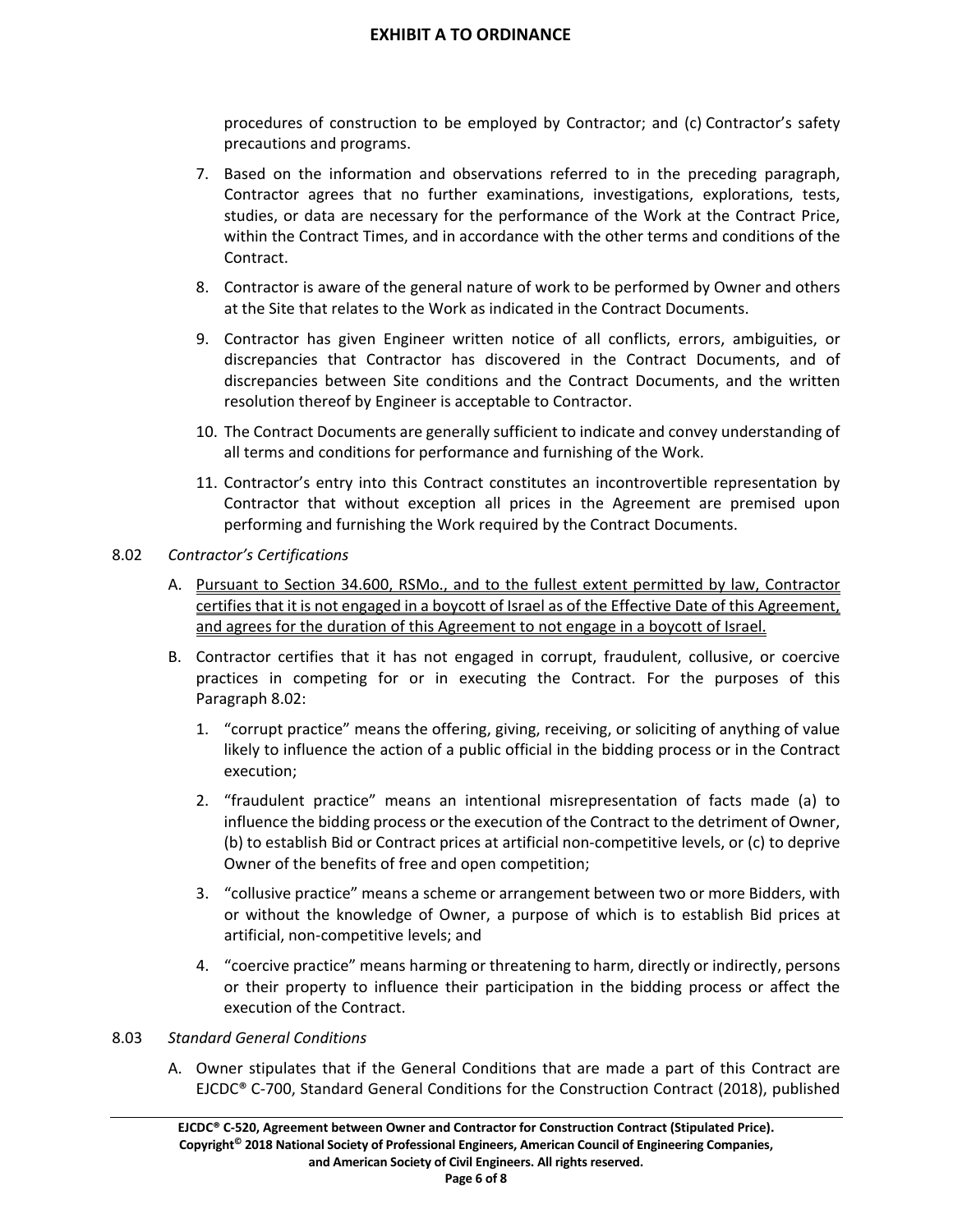by the Engineers Joint Contract Documents Committee, and if Owner is the party that has furnished said General Conditions, then Owner has plainly shown all modifications to the standard wording of such published document to the Contractor, through a process such as highlighting or "track changes" (redline/strikeout), or in the Supplementary Conditions.

#### 8.04 *Other Provisions*

A. This Agreement and all work related to this Project shall be governed by the laws of the State of Missouri and shall be litigated and/or mediated in Jackson County, Missouri.

[REMAINDER OF PAGE INTENTIONALL LEFT BLANK.]